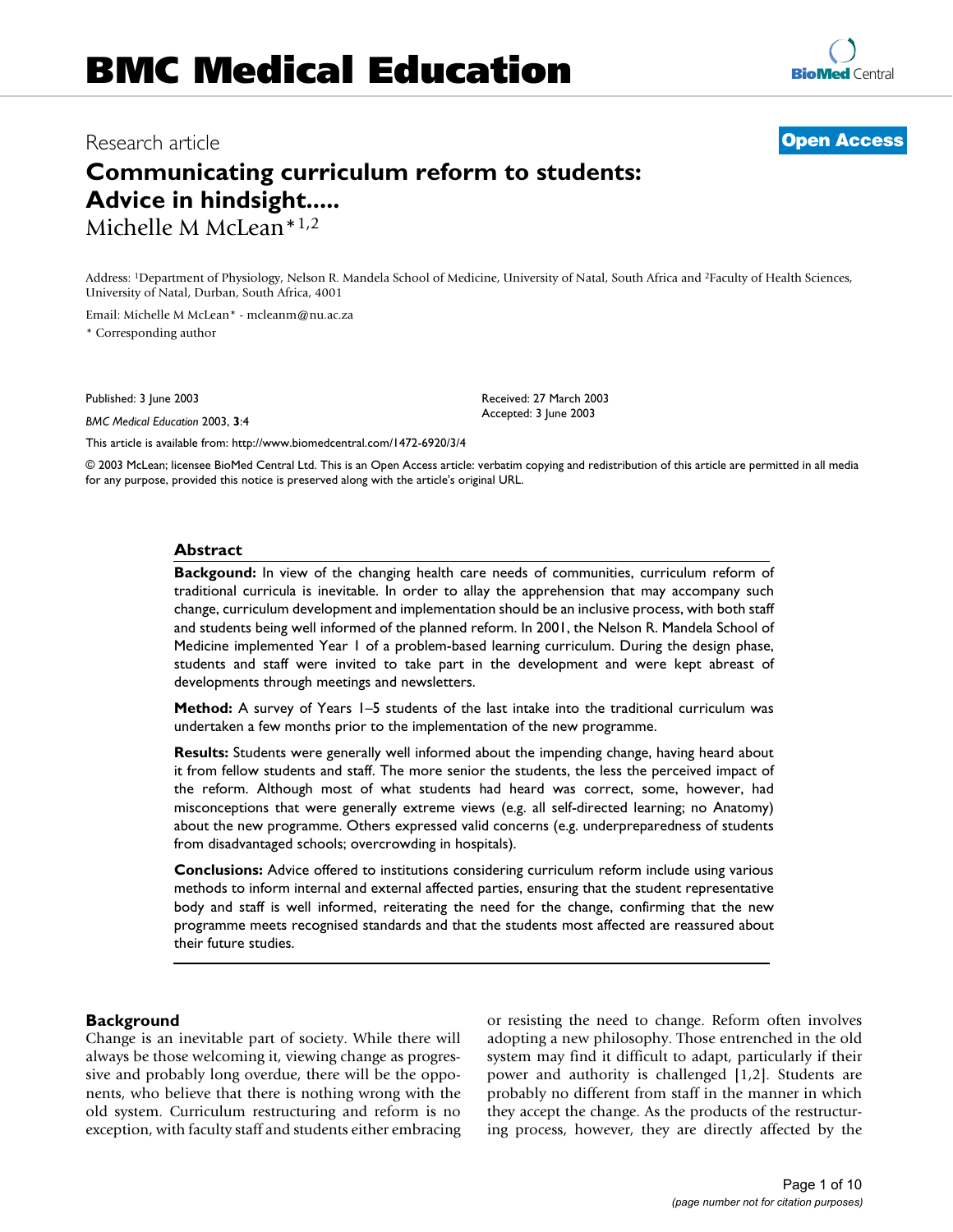reform, as they need to be 'marketable' in society, and in the case of medical training, they need to be educated to deliver an effective health care service. Implementing successful curriculum reform thus involves convincing both staff and students of the need for the innovation, which might involve highlighting shortcomings of the 'old'.

The 1993 World Summit on Medical Education, in evaluating the global need for a more effective health care delivery, provided the impetus for medical faculties to restructure their curricula. The WFME (1994) has advocated a redesigning of the 21st century doctor in order to train practitioners to provide an efficient primary health care service, communicate better with patients, be critical thinkers and life-long learners, as well as work as members of a multidisciplinary team for the benefit of the community [3]. Reform of the traditional medical curriculum should therefore be inevitable in the light of these recommendations. Successful implementation of any reform, however, requires considerable planning, advertising and convincing of staff and students of the need for and the benefits of change [4–9]. Bland and co-workers (2000), in an extensive review of the literature, provide a detailed analysis of the characteristics necessary for successful curriculum reform [8]. Of interest to the present discussion is one of these features: *communication* regarding the reform. According to those authors, frequent, forthright communication and regular updates of progress with examples of proposed teaching practices are just some of the issues that need to be communicated to faculty in order to allow for objections to be aired, to invite participation and to establish and promote investment in the reform process [8]. It is critical that both staff and students be involved in this communication, as both parties will have reservations about innovations which might impact on their present and future careers [5,8]. Communicating widely and effectively, particularly if it is reciprocal, will ensure that faculty develops a sense of ownership in the reform process [5,8,9], hopefully preventing or alleviating perceptions of loss of control.

Following more than 3 years of curriculum planning and development at the Nelson R. Mandela School of Medicine (Durban, South Africa), *Curriculum 2001* was due to be implemented in January 2001. As a member of the Curriculum Development Task Force (CDTF) the author was interested in the awareness, perceptions and opinions of this proposed problem-based (PBL) curriculum amongst students in the traditional curriculum being phased out, a few months prior to the implementation of Year 1 of this curriculum (*Curriculum 2001*). Currently, following two years of curriculum implementation, and with the third year having just commenced, this discussion seeks to ascertain whether curriculum planners and developers succeeded in informing students about this

new programme, and whether some of the issues raised by students have materialised. Canvassing traditional curriculum students' (Years 1–5) opinions of *Curriculum 2001* and its perceived impact on their studies has provided Faculty with some insight into areas of concern that could be addressed. In terms of the frequently asked questions from staff and students two years after the initial implementation, lessons have been learnt and valuable advice can be offered about communicating reform, which might prove useful for other institutions considering curriculum restructuring.

# *Methods*

# *The institution*

The Nelson R. Mandela School of Medicine was established in 1950 to train Black (which historically included African, Indian and Coloureds) doctors. The situation persisted until a Faculty Board decision in 1996, in line with the new political dispensation in the country, was passed to adopt an open admission policy. Since 1996, the School has admitted students of all race groups, largely on academic criteria, but taking previous disadvantage into consideration. Students are therefore diverse in their educational and socio-economic backgrounds as well in their cultural and ethnic origins.

# *The traditional curriculum and the need for reform*

The curriculum practised since 1950 has been a traditional, discipline-based one in which students undertook two years of preclinical training before limited patient contact late in the third year. Over the last few years, piecemeal changes were introduced into the MBChB programme, largely by departments as a result of limited resources and increasing student numbers (e.g. computeraided instruction in Histology and Pathology). The initial Faculty-directed reform took place in 1996, when the first year course was changed from a science-based (e.g. Physics, Chemistry, Biology) to a more medically relevant academic year (e.g. Community Health, Emergency Care Practitioner's course; Anatomy and Physiology). This reform was, however, insufficient as it did not address the recognised problems of later years of the programme (i.e. content overload; late exposure to patients) [10,11]. In line with the global trend towards PBL curricula with early exposure to clinical medicine, in which skills, attitudes, ethics and values become important in the training of competent medical practitioners [3], work began on identifying a programme that would improve health care delivery in South Africa in the light of issues such as HIV/ AIDS and poverty.

In July 1997, the Faculty Board adopted a proposal to replace the traditional, discipline-based 6-year curriculum with a 5-year PBL programme. The CDTF set about designing the blueprints and matrices for themes within the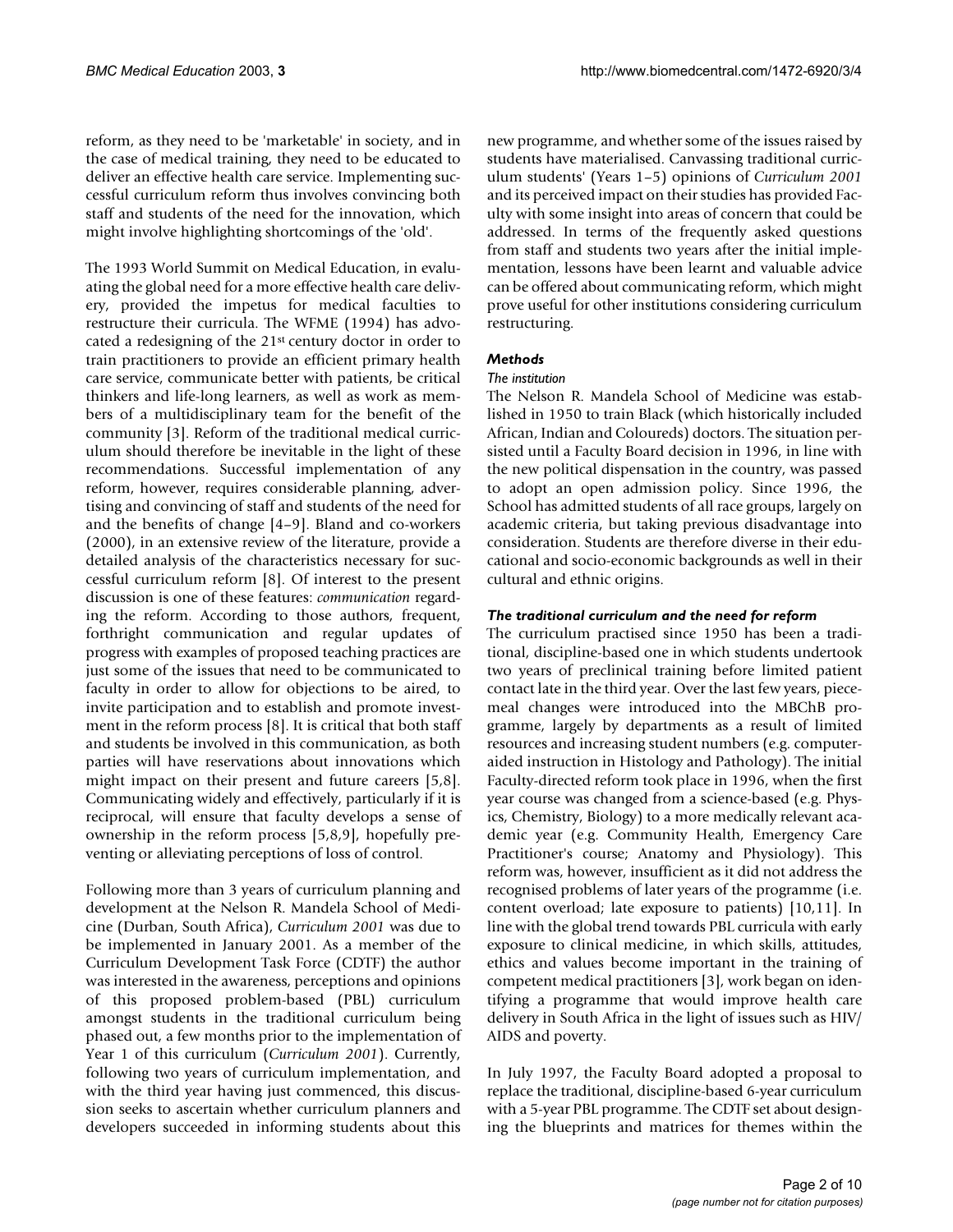proposed programme, once the "core" components of each discipline had been identified.

#### *Communicating curriculum change*

During the planning and design phase of the *Curriculum 2001* (1998–2000), numerous newsletters advertising the progress were distributed to students and staff in the Faculty, including the Medical Students' Representative Council (MSRC). Lunch-time question and answer sessions were organised, and students were addressed on several occasions by CDTF members, such as at the students' clinical conference and MSRC meetings. Various CDTF members addressed the media, while the librarians regularly posted updates on display boards at the entrance to the medical library. As the blueprint and matrix for each theme developed, Faculty members were invited to inspect and comment on the content and skills. Faculty Board, where students are represented, was appraised of the progress through the report of the Undergraduate Committee, which also has student representation.

# *The present study*

With the implementation of *Curriculum 2001* in January 2001, 2000 was the last year in which Year 1 of the traditional programme was offered. It was therefore decided to anonymously survey students undertaking Years 1–5 of this curriculum with regard to various aspects of their academic life to provide a baseline study against which to compare the new curriculum. 97.5% of questionnaires were recovered. In the aspect of the study currently being reported, as a member of the CDTF responsible for generating curriculum newsletters, and after three years of programme planning and communicating with Faculty, the author was interested in how informed students were with regard to the curriculum being implemented early the following year. Students were asked if they were aware of the impending PBL medical curriculum in the Faculty in January 2001, what they knew about this curriculum, and where or from whom had they heard about it. In addition, they were asked whether *Curriculum 2001* would impact on their studies and what their opinions were of this new curriculum. Only simple descriptive statistics have been applied as the results are described largely from a qualitative perspective.

# **Results**

### *Sources of information pertaining to Curriculum 2001*

Irrespective of the year of study, the majority of students (95%) in the Faculty were aware of the implementation of the new curriculum (Table [1\)](#page-2-0). Faculty sources (students and staff) were largely responsible for informing students of the proposed changes (Table [2\)](#page-3-0). This included first year students who did not spend much time on the medical school campus. Over one-fifth of students identified lecturers as their source of information. These staff members were most likely to have gleaned information from reports submitted to Board meetings, facilitator training and from the Faculty newsletters published by curriculum developers.

In terms of notices and publications, the medical library notice board provided many students, particularly 4th  $(19.8\%)$  and  $5<sup>th</sup>$  (16.1%) years, with information. This is encouraging, as it means that students *do* visit the library. Not a single 1st year student identified the library notice board, which is understandable since most of their studies were conducted on the main university campus. In the wider university community, the University's Prospectus was the most successful publication in informing registered students, which would suggest that prospective students and their parents might also become informed through this medium (Table [2\)](#page-3-0). In comparison with internal sources of information, external and other sources accounted for only a small proportion of students' sources (Table [3\)](#page-4-0). Of these, the newspaper, which would have obtained information from curriculum developers, accounted for 5% of students' information.

<span id="page-2-0"></span>**Table 1: Student awareness of the implementation of** *Curriculum 2001***, and their perceptions of its impact (expressed a % of students completing the item).**

|                                                                  | % students responding positively                                           |                                                                                |  |
|------------------------------------------------------------------|----------------------------------------------------------------------------|--------------------------------------------------------------------------------|--|
| Year of study (number of students com-<br>pleting questionnaire) | Are you aware of the implementation of<br>Curriculum 2001 in January 2001? | Do you think you will be affected by the<br>implementation of Curriculum 2001? |  |
| First year $(n = 187)$                                           | $95.5(n = 178)$                                                            | 52.0 ( $n = 174$ )                                                             |  |
| Second year $(n = 167)$                                          | $95.2(n = 166)$                                                            | $34.2 (n = 157)$                                                               |  |
| Third year $(n = 193)$                                           | $92.8(n = 193)$                                                            | 21.1 ( $n = 188$ )                                                             |  |
| Forth year $(n = 132)$                                           | $94.7 (n = 131)$                                                           | $25.2(n = 120)$                                                                |  |
| Fifth year $(n = 124)$                                           | $96.8(n = 124)$                                                            | $20.5(n = 117)$                                                                |  |
| All students $(n = 803)$                                         | $95.0 \pm 1.45$ (n = 792)                                                  | $30.6 \pm 13.2$ (n = 746)                                                      |  |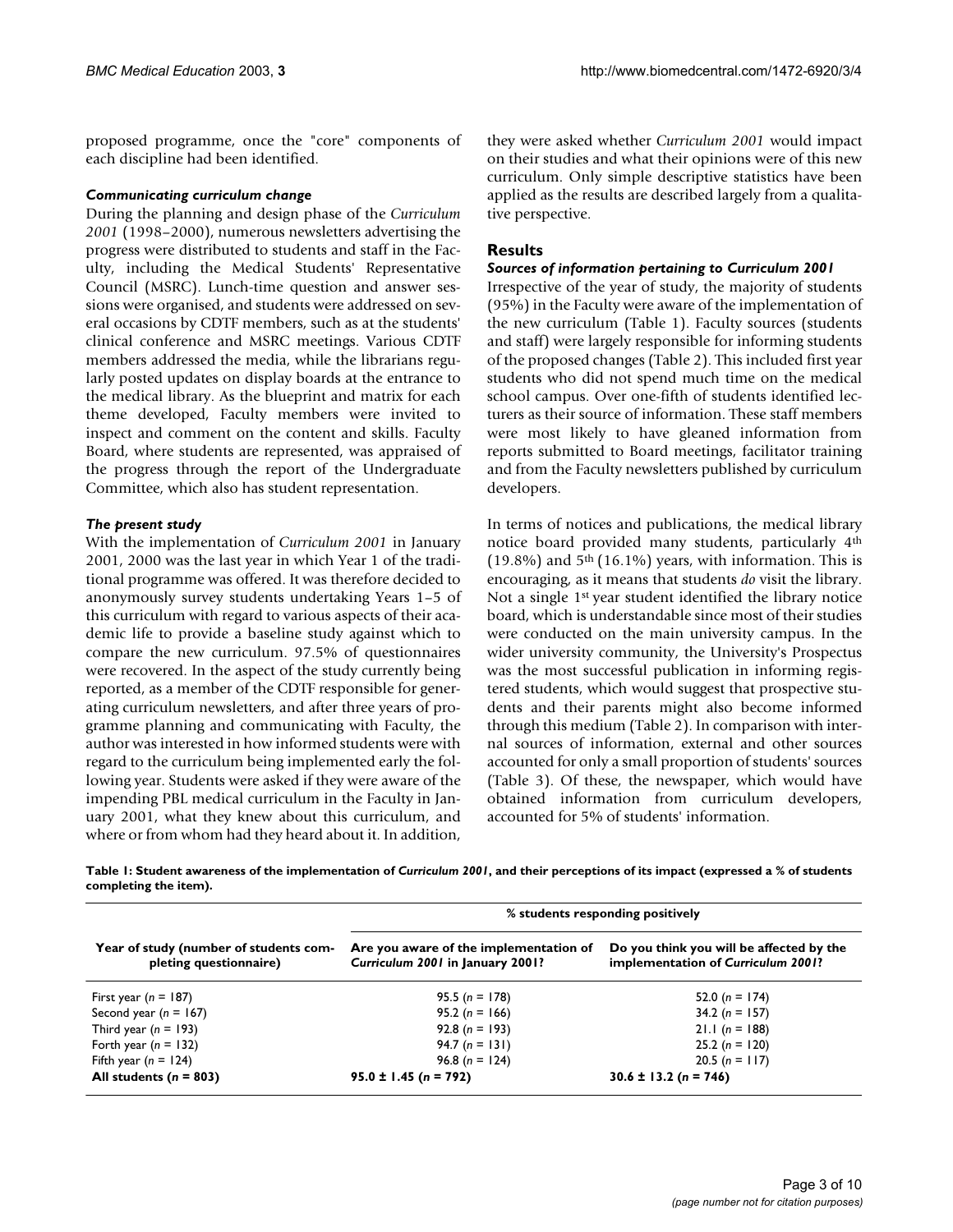|                              | Ranking of source of information |                  |                                      |                            |                                                                                    |
|------------------------------|----------------------------------|------------------|--------------------------------------|----------------------------|------------------------------------------------------------------------------------|
| Year of<br>study             |                                  | 2                | 3                                    | 4                          | 5                                                                                  |
| First<br>$(n = 178)$         | <b>Students: 38.2%</b>           | Lecturers: 31.5% | <b>Dean: 6.7%</b>                    | <b>Faculty admin: 4.8%</b> | <b>NU Prospectus: 4.5%</b>                                                         |
| <b>Second</b><br>$(n = 166)$ | <b>Students: 31.3%</b>           | Lecturers: 24.7% | <b>MSRC: 6.0%</b>                    | <b>NU Prospectus: 4.2%</b> | Med ical library<br>notice board: 3.0%<br><b>Medical School</b><br>campus: $3.0\%$ |
| <b>Third</b><br>$(n = 193)$  | Students: 24.4%                  | Lecturers: 17.1% | Med library notice<br>board: 9.8%    | MSRC: 4.1%                 | Curriculum<br>organisers: 3.6%                                                     |
| Fourth<br>$(n = 131)$        | Students: 24.4%                  | Lecturers: 21.4% | Med library notice<br>board: $19.8%$ | <b>MSRC: 14.5%</b>         | Curriculum<br>organisers: 6.9%                                                     |
| Fifth<br>$(n = 124)$         | <b>Students: 18.6%</b>           | Library: $16.1%$ | Lecturers: 13.7%                     | <b>MSRC: 10.5%</b>         | <b>Tutors: 4.8%</b>                                                                |
| All years<br>$(n = 792)$     | <b>Students: 28.0%</b>           | Lecturers: 22.1% | Library: 8.8%                        | <b>MSRC: 7.1%</b>          | <b>NU Prospectus: 3.0%</b>                                                         |

<span id="page-3-0"></span>**Table 2: The 5 most important Faculty and University sources of information pertaining to awareness of curriculum reform for each year group. \*82.1% of students (range: 68.4–97.7%) had heard from Faculty sources and 4.7% (range: 4.0–5.3%) had heard from the University of Natal (NU) sources.**

# *Details regarding Curriculum 2001*

Students were generally well informed about *Curriculum 2001*, in the light of the details they provided (i.e. 5-year, self-directed learning (SDL), modular curriculum) (Table [4\)](#page-4-1). Some comments suggest, however, that the SDL aspect might have been perceived as extreme in that some students believed that there would be no lectures or notes given. A few other misconceptions were expressed. The most common revolved ( $\pm$  2% of students) around the issue of the absence of a Physics and Chemistry component. This misconception might have arisen because students were aware that the curriculum would address cases, real problems and clinical medicine from the outset on the medical campus, rather than in the Science Faculty on the main campus, where in Year 1 of the traditional curriculum, they had studied Chemistry, Physics and Biology (Table [4\)](#page-4-1).

In response to the question *"What have you heard about the curriculum?"*, a small proportion of students expressed either negative or positive perceptions and opinions of *Curriculum 2001* (Table [5\)](#page-4-2). Of the negative perceptions, the comment that the degree was not recognised internationally, was the most frequent (3.2% of students). At the other extreme, there were comments regarding the beneficial effects of this curriculum, which included improving health care (which is the reason for local and global reform in medical education) in South Africa. A handful of students had heard from others that the curriculum was more student-friendly, exciting and easier, while others had heard that it would be more difficult and challenging (Table [5\)](#page-4-2).

# *Student perceptions of the impact of Curriculum 2001 on their studies*

Since the statement in the questionnaire clearly asked about the impact of *Curriculum 2001* on the individual student, one must assume that student comments refer to their *perceived* personal impact. The perceived impact of *Curriculum 2001* generally decreased the more senior the students, with 52% of 1<sup>st</sup> years and less than 21% of  $5<sup>th</sup>$ years indicating that the proposed curriculum would impact on them (Table [1](#page-2-0)). Table [6](#page-5-0) summarises the two most frequently expressed views on the impact of the new programme on their studies. While some 1st years (16.5%) were aware that failure in Year 1 of the traditional curriculum might result in their incorporation into the PBL curriculum (which was true), others were unsure. Some believed that they would be excluded if they failed. Others were concerned about their fate in the event of failing later years (would they be excluded or would they have to join the new curriculum?). While the impact of failing was of concern to 1st and 2nd years (35.2 and 14.8%, respectively), senior students (53.3% and 45.8% of 4<sup>th</sup> and 5<sup>th</sup> years, respectively) were more perturbed with overcrowding in the hospitals (where, in their opinion, there were already too many students). A shortage of other resources such as computers and library material was also seen as a possible problem with the implementation of the new programme (Table [6](#page-5-0)).

Some students believed that with *Curriculum 2001*, there would be more PBL in their traditional course, with others commenting that their course had already changed, with elements of PBL. Some students believed that they would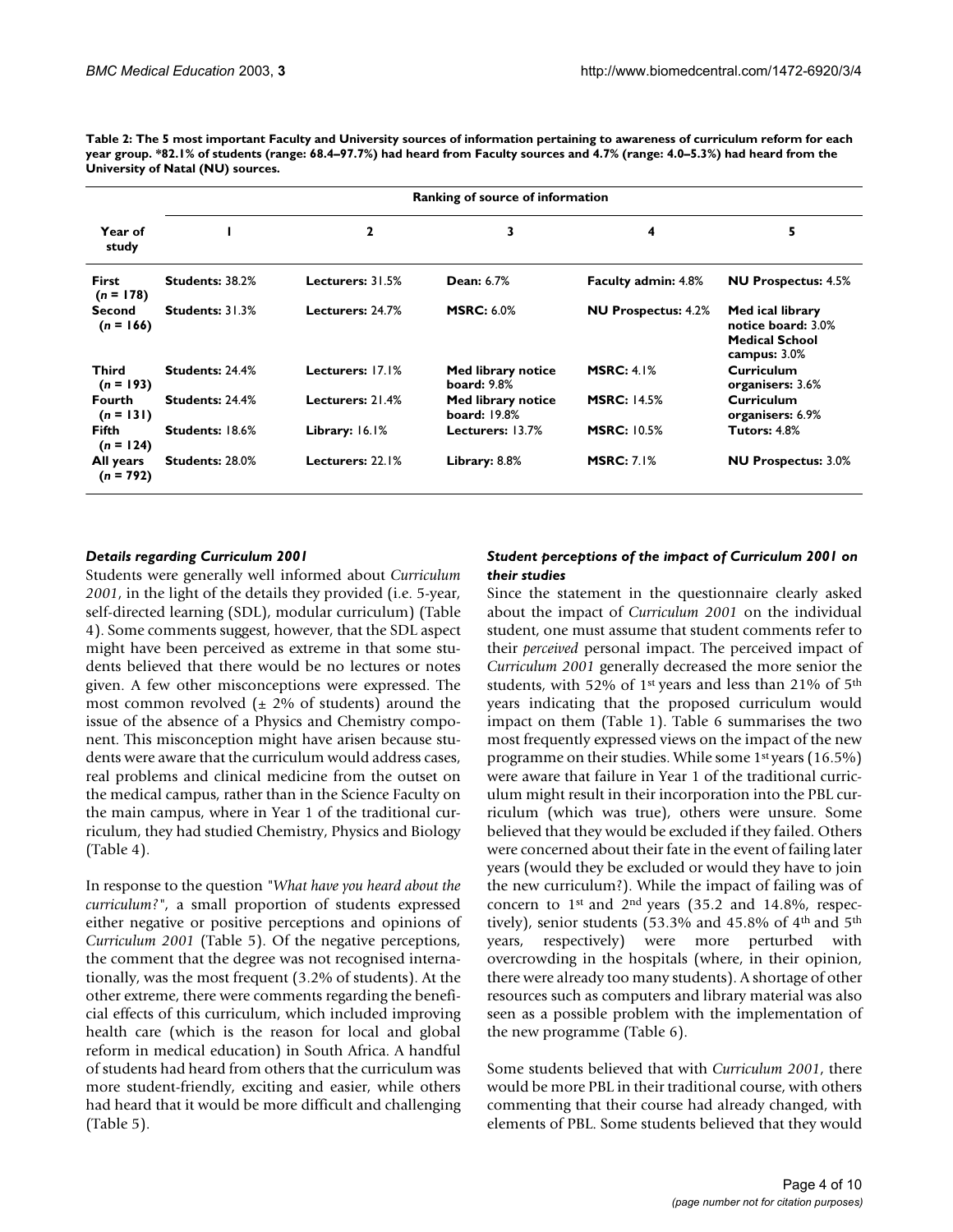<span id="page-4-0"></span>**Table 3: External and other sources of information for students regarding** *Curriculum 2001***.**

<span id="page-4-2"></span>**Table 5: Student perceptions and opinions of** *Curriculum 2001***: Student responses to the question:** *"What have you heard about*  **Curriculum 2001?"**

| Source                          | % students ( $n = 792$ ) |
|---------------------------------|--------------------------|
| Individuals outside the Faculty | 1 I .7                   |
| Friends*                        | 3.9                      |
| Family                          | 0.9                      |
| General public                  | 0.8                      |
| GP/family doctor                | 0.6                      |
| Pupils at school                | $0.5$                    |
| Students at other universities  | $0.5$                    |
| <b>External media</b>           | 8.3                      |
| Newspaper                       | 5.1                      |
| Media                           | 1.4                      |
| Internet                        | 1.0                      |
| т٧                              | 0.8                      |
| Government news                 | $0.5$                    |
| Other sources                   | 4.5                      |
| Grapevine/around                | 4.2                      |
| Reliable source                 | $0.5$                    |
| Various sources                 | <0.5                     |
| <b>Non-specific responses</b>   | 2.3                      |
| Can't remember                  | IJ                       |
| Read about it                   | 1.0                      |
| Saw it                          | <0.5                     |

\* might include students

<span id="page-4-1"></span>**Table 4: Details of** *Curriculum 2001* **provided by students** *in*  **response to the question:** *"What have you heard about* **Curriculum 2001?" Only the 12 most frequent details are provided from an extensive list.**

| Details of the curriculum identified (with<br>$\checkmark$ for correct information and x for incor-<br>rect information) | % students<br>$(n = 792)$ |
|--------------------------------------------------------------------------------------------------------------------------|---------------------------|
| Five year/shorter curriculum $(\checkmark)$                                                                              | 29.3                      |
| Modular $(\checkmark)$                                                                                                   | 27.0                      |
| Self-directed $(\checkmark)$                                                                                             | 13.0                      |
| Decrease/no lectures $(\sqrt{x})$                                                                                        | 10.5                      |
| Clinical/patient contact from start $(\checkmark)$                                                                       | 10.1                      |
| Integrated $(\checkmark)$                                                                                                | 6.4                       |
| Different from traditional curriculum $(\checkmark)$                                                                     | 4.4                       |
| Like TB/CVS module $(\checkmark)$                                                                                        | 3.9                       |
| Tutorials/facilitator/small groups $(\checkmark)$                                                                        | 3.8                       |
| Hands-on/practical/real problems $(\checkmark)$                                                                          | 3.4                       |
| Case-based $(\checkmark)$                                                                                                | 2.2                       |
| No physics and chemistry/decrease in basic sci-<br>ence $(x/\sqrt{)}$                                                    | 2.0                       |

| <b>Perceptions and opinions</b>                           | <b>All students</b><br>$(n = 792)$ |
|-----------------------------------------------------------|------------------------------------|
| Value of education/degree – positive                      | 1.3                                |
| Trains doctors to be an asset to SA/better<br>health care | 0.6                                |
| Same as what is happening internationally                 | 0.3                                |
| Will benefit us                                           | < 0.3                              |
| Improve the way Medicine is learnt                        | $0.3$                              |
| Improvement in clinical skills                            | $0.3$                              |
| Value of education/degree - negative                      | 3.9                                |
| Not internationally recognised                            | 3.2                                |
| Tried overseas and doesn't work                           | 0.4                                |
| Lowers value of our degree/substandard                    | 0.3                                |
| People say it will not work                               | $0.3$                              |
| Relating to the programme – positive                      | 2.5                                |
| Interesting/exciting                                      | 0.8                                |
| Easier                                                    | 0.4                                |
| Less stressful/student-friendly                           | 0.4                                |
| Better than current                                       | 0.4                                |
| Interactive                                               | $0.3$                              |
| Dynamic                                                   | $0.3$                              |
| Excellent idea                                            | $0.3$                              |
| Better recall                                             | $0.3$                              |
| More direct approach                                      | $0.3$                              |
| Relating to the programme - Negative                      | 2.1                                |
| More difficult/challenging                                | 0.9                                |
| Relating to failing                                       | 0.5                                |
| Not good/negative aspects                                 | 0.4                                |
| More pressure on students                                 | < 0.3                              |
| Not interesting                                           | $0.3$                              |
| A lot of work                                             | $0.3$                              |
| Other comments                                            | 4.0                                |
| Not much                                                  | 1.4                                |
| Details on how it works                                   | IJ                                 |
| Lecturers will have less work to do                       | 0.9                                |
| Pros and cons                                             | 0.4                                |
| Only for 2001 students/won't affect us                    | $0.3$                              |
| Students will finish with us                              | $0.3$                              |

be neglected as efforts of staff would be concentrated on the new curriculum. This was not unique to first years, with 10% of 3rd years believing this would be the case (Table [6\)](#page-5-0).

#### *Student opinions of Curriculum 2001*

In this open-ended section of the questionnaire, students provided a comprehensive list of opinions (positive and negative) with regard to the new curriculum (Tables [7](#page-6-0) &[8](#page-6-1)). A large proportion of the comments could be summarised into four categories: should be implemented (e.g. excellent idea, about time), should not be implemented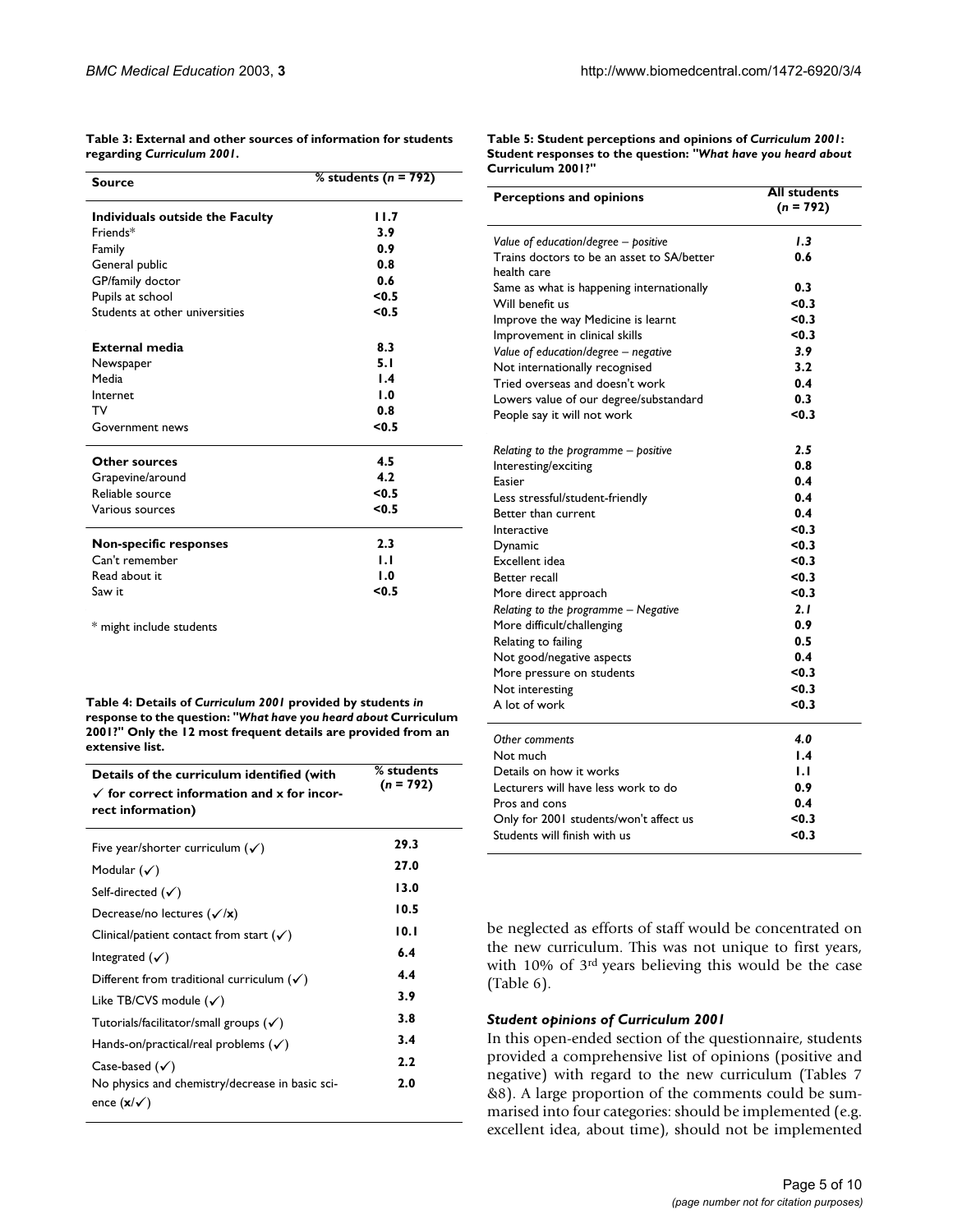<span id="page-5-0"></span>**Table 6: Perceived impact of** *Curriculum 2001* **on students in a traditional curriculum: Student comments (2 most frequently expressed comments).**

| Comments                                              | $%$ students* |
|-------------------------------------------------------|---------------|
| First year                                            |               |
| • Relating to failing                                 | 35.2          |
| • Will increase PBL in our course, more stressful and | 4.4           |
| tedious                                               |               |
| Second year                                           |               |
| • Relating to failing                                 | 14.8          |
| • Increased number                                    | 9.3           |
| Third year                                            |               |
| • Too many people and limited resources               | 15.0          |
| • Students in the old curriculum will be neglected    | 10.0          |
| Fourth year                                           |               |
| • Overcrowding                                        | 53.3          |
| • Standards will drop                                 | 13.3          |
| Fifth year                                            |               |
| • Overcrowding                                        | 45.8          |

\* Expressed as a percentage of students who indicated that the curriculum would impact on them (see Table [1](#page-2-0)).

(e.g. bad idea), not sure and no opinion (Table [7\)](#page-6-0). Based on these sentiments, more students were generally in favour of the new PBL curriculum (almost one-third of students). The positive attitude generally increased with student seniority. Understandably, 1st years, who would be impacted most by the introduction of the curriculum, were the most sceptical (Table [7\)](#page-6-0). Table [8](#page-6-1) depicts the two most frequently expressed positive and negative comments for each year group (excluding the direct responses in Table [7\)](#page-6-0). The positive responses generally revolved around the integrated nature and the early clinical exposure offered by the new curriculum. From a negative perspective, the main concern (largely the  $3<sup>rd</sup> - 5<sup>th</sup>$  year groups) was the maturity of those students arriving directly from school, where they have been 'spoon-fed', and their possible inability to cope with an SDL programme. A large proportion of the Faculty's intake is from historically disadvantaged groups.

# **Discussion**

The results and sentiments expressed in this survey of almost 800 students, the last complete profile of the first 5 years of a traditional curriculum, prior to the implementation of a new PBL programme, would suggest that curriculum planners had generally been successful in informing students about the forthcoming curriculum. A range of sources of information was identified, with other students (35%) being most frequently cited, followed by the Faculty staff. Word of mouth from within the institution thus appeared to be more important in this regard than any of the Faculty or University publications. The most successful written communication was the library notice board, but this was restricted to the students studying on the medical school campus. Such varied coverage would reinforce the belief that the use of multiple media increases the likelihood that information pertaining to the reform will be heard, and that repetition will reinforce the message [5].

External sources (media and general public) accounted for ± 20% of students' sources of information. Since a proportion of the students had 'heard' about the curriculum from sources outside the faculty, it is therefore equally important for curriculum planners to constantly update the external sources (through University publications and the media) regarding the progress. This is particularly important since the ultimate 'consumers' of the products of the reform will be the communities served by graduates of the reform.

Students had generally received the correct information regarding the new programme (i.e. small groups sessions, modular, early clinical exposure, etc.), although some had taken an extreme view of SDL (e.g. no notes or lectures). Since students had *heard* about the new programme from varied sources, it is inevitable that different opinions and perceptions will have been expressed by the sources, both within and outside the institution. As a result, some students may have received biased, subjective information, resulting in negative sentiments being expressed (e.g. not internationally recognised; lower standard). While it is not possible to accredit a curriculum that has yet to be implemented, it is imperative that curriculum planners provide students, staff and external interested parties with evidence for the need to change (e.g. Health Professions Council of South Africa (1999) recommendations for greater primary health care exposure)[12], which might involve highlighting the shortcomings of the old system. Credibility for the change would certainly be gained by advertising that the reform is in line with local and global recommendations and the worldwide trend in medical education reform (e.g. WFME, 1994)[3].

When given the opportunity to express *their* opinions, students were somewhat divided with respect to the forthcoming programme. Some viewed the new curriculum as a means of addressing difficulties experienced in the traditional programme (such as volume of work, delayed exposure to patients), which were some of the reasons for Faculty's decision to institute change. On the other hand, exposing 1st year students to SDL from the outset, some believed, was not advisable since students entering the programme directly from school had been "spoon-fed" (in their words) and would not be able to adapt without support. There were several references to students from disadvantaged backgrounds not being able to cope, especially in terms of computer skills and the use of the library.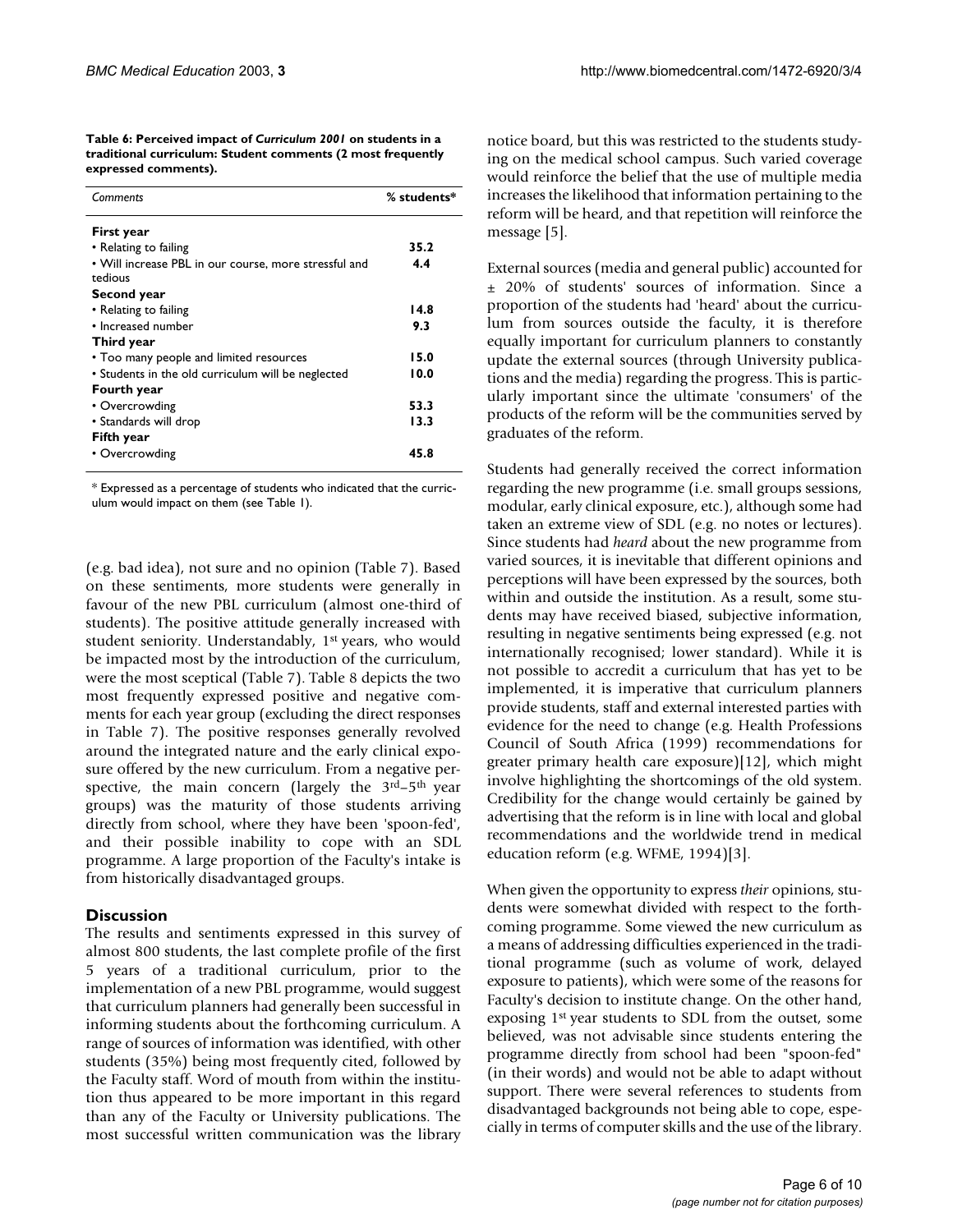|                             | % students*           |                              |                 |               |
|-----------------------------|-----------------------|------------------------------|-----------------|---------------|
| Year of study               | Should be implemented | Should not be<br>implemented | <b>Not sure</b> | No opinion    |
| <b>First</b> $(n = 187)$    | 21.4                  | 18.7                         | 12.3            | 2.7           |
| <b>Second</b> ( $n = 167$ ) | 26.9                  | 13.2                         | 3.6             | 6.0           |
| <b>Third</b> $(n = 193)$    | 27.5                  | 7.8                          | 5.7             | 10.4          |
| Fourth $(n = 132)$          | 25.8                  | 12.9                         | 9.1             | 2.3           |
| <b>Fifth</b> $(n = 124)$    | 44.4                  | 15.3                         | 2.4             | 7.2           |
| All students ( $n = 803$ )  | $29.2 \pm 8.8$        | $13.6 \pm 4.0$               | $6.6 \pm 4.1$   | $5.7 \pm 3.4$ |

<span id="page-6-0"></span>**Table 7: Student opinions of** *Curriculum 2001***: General comments about implementation.**

\* Expressed as % of students in that year.

<span id="page-6-1"></span>**Table 8: Student opinions of** *Curriculum 2001***: Positive and negative comments. Only the 2 most frequently expressed comments for each group are reported. Comments in Table [7](#page-6-0) have been excluded.**

|               | % students                                         |                                                          |  |
|---------------|----------------------------------------------------|----------------------------------------------------------|--|
| Year of study | <b>Positive comments</b>                           | <b>Negative comments</b>                                 |  |
| <b>First</b>  | SDL will teach students responsibility: 2.7        | More difficult as students will have to do the work: 9.1 |  |
| $(n = 187)$   | Will lead to better doctors: 1.1                   | Will cause disadvantaged students to suffer: 3.7         |  |
| Second        | Earlier patient access: 3.6                        | Comfortable with the old system: 5.4                     |  |
| $(n = 167)$   | Integrated (skills and theory): 3.0                | Will result in doctors trained for SA only: 3.0          |  |
| Third         | Interesting: 6.1                                   | First years might not cope: 3.6                          |  |
| $(n = 193)$   | Early clinical exposure: 3.6                       | Big adjustment: 3.1                                      |  |
| Fourth        | Integrated: 2.3                                    | Difficult for students straight from school: 9.1         |  |
| $(n = 132)$   | Allows students to learn better: 2.3               | Students from Bantu schools will be disadvantaged: 4.5   |  |
| Fifth         | <b>Better understanding: 1.6</b>                   | Students from school will not cope: 12.1                 |  |
| $(n = 124)$   | Confident, responsible, well-rounded students: 1.6 | Students will need to be motivated: 4.0                  |  |

These were indeed valid concerns on the part of the students, of which the CDTF was aware and which have been addressed in *Curriculum 2001* (e.g. implementation of computing skills, English skills training, an orientation to PBL, etc.).

Like students at most institutions, those at the Nelson R. Mandela School of Medicine vociferously voice their concerns, objections and give their approval/disapproval to Faculty decisions relating to issues that might impact on their studies or their practice of medicine. The results of this survey demonstrate that the student population is an important force for disseminating information to other students, either as individuals or as part of the student representative body. The support given by the student body to curriculum reform should therefore not be underestimated and may be sufficiently powerful to influence the success of the proposed reform. What was not anticipated by curriculum planners, however, was the change in the student representative body early in the 2001 academic year following elections. Unfortunately, the time invested

with the 2000 student representatives in the form of meetings and workshops could not be repeated with the incoming group of representatives, resulting in a less informed group of student representatives half way through 2001. From time to time, therefore, students approached the curriculum organisers when they could not resolve queries from students. In this regard, the issue of assessment (progress examinations, formative assessment and the objective structured clinical examinations) was particularly troublesome for both staff and students. For the 2002 academic year (second year of implementation), the orientation for incoming 1st years was extended to three weeks, in which, apart from an in-depth introduction to the problem-based learning philosophy, the most common queries that arose during 2001 were formally addressed. A thorough evaluation conducted at the end of the 2002 orientation suggested that the message was received early in the academic year by the majority of students in the new curriculum. The student representative council was intimately involved in the orientation process. As the year co-ordinator for the first year of its imple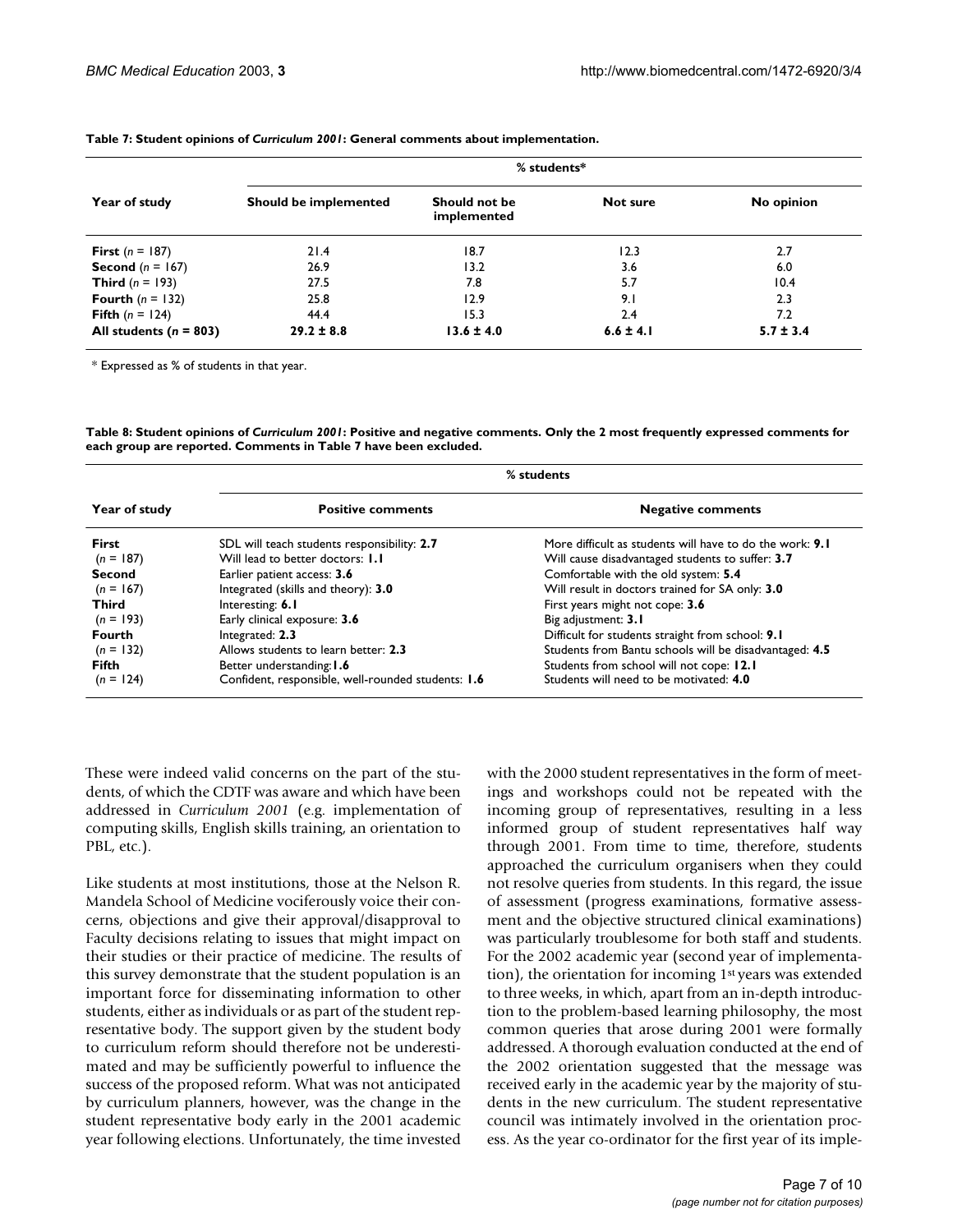mentation, the author has had first hand experience of the major issues that faced the first two cohorts of students in *Curriculum 2001* and has therefore been able to provide input into the design of the orientation. In 2002, *Curriculum 2001* students were well presented on the MSRC and attended most meetings relating to curriculum implementation, which has contributed to a good staff/student relationship.

In a similar vein as with students, a well-informed staff will also be able to provide answers to student queries regarding various aspects of any change to be implemented or that has already taken place. While the results might indicate that staff members were important in communicating curriculum reform issues to students, in retrospect, two year later, it has become clear that many are still unsure of some aspects of the programme. These were largely those teachers in the senior years who have not undergone facilitator training, or who had not become involved in practicals, clinical skills or large group resource sessions in the new programme. Some may indeed be Faculty members who still oppose the reform. Curriculum organisers and planners therefore need to ensure *all* staff and students have been part of the negotiations and planning and are kept informed of the progress, in order to ensure their full support.

The majority of students completing this questionnaire were of the opinion that they would not be affected *directly* by the implementation of the new programme, save the 1st years as the last intake in the traditional curriculum. Understandably, the 1<sup>st</sup> year students, perceiving that the new programme would impact on their studies, had queries, which could not be or were not answered by curriculum organisers. To this end, there was some consternation at the end of 2000 regarding the fate of those in the traditional curriculum who failed in the 1st or subsequent years of *Curriculum 2001*. While this issue had been debated at length at various Board and Undergraduate Committee meetings for more than a year preceding implementation, Faculty had generally been tardy deciding on and finally publicising the decisions, resulting in the uncertainty expressed in some student responses. The lesson to be learnt is that administrative issues in faculties and universities generally take longer than anticipated. Once matters such as rule changes and credit points have been discussed and agreed upon within the faculty, they need to be ratified by one or more university committees, all of which may take more than a year. In fairness to students (both those studying in the traditional curriculum and the prospective students inquiring about the programme being offered), it is important that such matters be settled and advertised at least a year prior to implementation. Particular attention needs to be given to those students most likely to be affected by the impending change (the 1st years in this instance, who might fail in the traditional programme).

The single most important negative perception (3% of students) with regard to the new programme, and which persisted into the second year of implementation, was that the programme would not be recognised internationally (Table [5\)](#page-4-2). It would appear that senior students in the old curriculum as well as some Faculty and provincial hospital staff might be responsible for fostering this idea. Linked to this, is the fact that new curriculum students have also been told (and correctly so) that their degree trains them to be general practitioners in South Africa. Students have interpreted this as implying that they are unable to practice elsewhere or specialise. As Year 1 coordinator for two successive years, the author has had to address such issues at the fortnightly meetings with the student representatives. Although various curriculum developers have attempted to address this matter, the author has resorted to providing students with a copy of the HPCSA (1999) guidelines for undergraduate medical education and training in South Africa [12] and the web site for the UK's General Medical Council. The latter was an attempt to make students aware of the need for the curriculum content to be relevant for *local* conditions. Students were also informed of the need to write lisencing examinations if they chose, after their internship and community service, to emigrate. From having experienced these concerns first hand, the advice that can be offered would be to provide students (both incoming and old curriculum) and staff (Faculty and health services) with *repeated* exposure to the need for curriculum reform, as well as the guidelines (local and international) followed in designing the curriculum. Negative perceptions should not be allowed to be voiced as they erode into the confidence that curriculum planners try to develop within and external to the institution prior to the implementation of the reform. During 2001, members of the HPCSA visited the Nelson R. Mandela School of Medicine to accredit the traditional curriculum. In an effort to dispel some of these negative perceptions regarding the new curriculum, the accreditation committee spent a considerable portion of their time discussing *Curriculum 2001* with the curriculum developers. In its recently released report on the School, the traditional curriculum has been accredited, with some suggestions to increase the level of clinical exposure. Also in the report, were positive comments pertaining to the new curriculum, which address some of the shortcomings of the programme being phased out. The Faculty will continue to provide reports to the HPCSA regarding the phased implementation of *Curriculum 2001*. Details of the new programme were also communicated to the General Medical Council in 2000.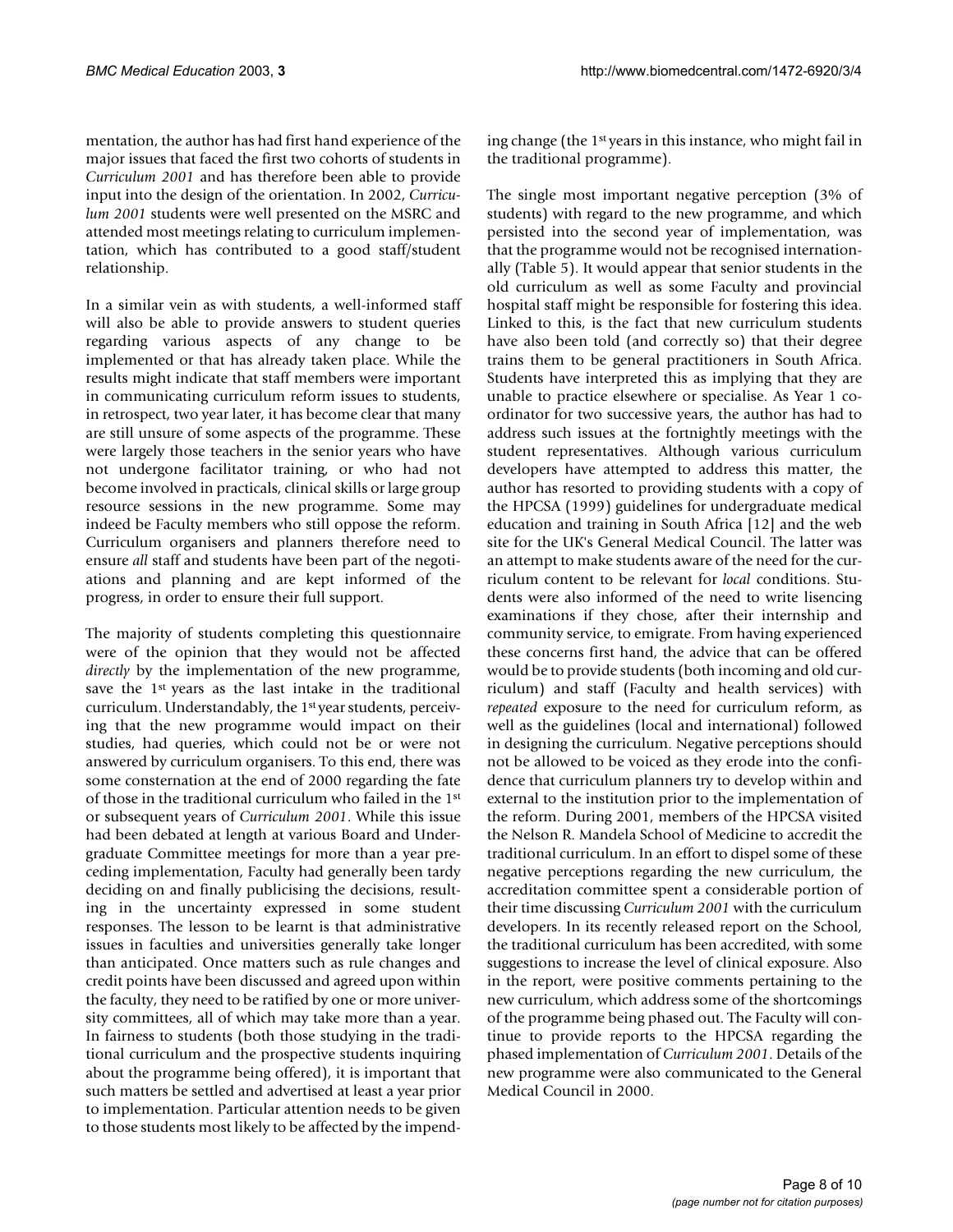### *Concluding comments*

While curriculum planners were generally successful in communicating the proposed reform to students, it is clear that some issues may have been overlooked or not addressed adequately (e.g. assessment), which, in retrospect, would have been valuable to both students and staff and might have obviated some of the concerns during the first year of implementation. Undoubtedly, constant and continued communication, even if repetitive, must be the advice that can be offered to those planning curriculum reform. This communication should not, however, be restricted to the planning stages. Implementation involves organisers delivering the promised curriculum, and the subsequent evaluation (largely by students, since they experience the curriculum first hand) will justify the reform programme selected and quell the insecurities and objections with respect to the change. Since *Curriculum 2001* was implemented in January 2001, it is only in its embryonic stages, a considerable onus therefore rests with curriculum organisers to continue providing feedback to staff and students about evaluation of each theme (content, cases, skills, organisation, etc.) and the course as a whole. As each 6-week theme has been evaluated by students and facilitators, the comments have been discussed with theme co-ordinators, often with students in attendance. Student results of examinations are communicated to the Faculty Board, through the Undergraduate Committee report, with students serving on both committees. Implementation itself provided curriculum organisers with insight into dealing with the second intake of Year 1 students and with subsequent years of study. Results of a survey with regard to communication between organisers and students (e.g. via WebCT, group representative meetings with the year co-ordinator, facilitators in small group sessions, etc.), indicates that the majority of students in *Curriculum 2001* were satisfied that they received adequate and regular information.

Change is not easily accepted, especially when the "old" is believed to be adequate and has been in place for the last 50 years. The traditional medical programme at the Nelson R. Mandela School of Medicine is viewed by most Faculty staff (and probably the students) as having produced graduates who have become successful professional, politicians, administrators, specialists and researchers, both locally and internationally. Considerable convincing of Faculty was therefore necessary in order to ensure successful planning of a new programme. Dannefer and co-workers (1998), reporting on the collective experience of eight American medical schools undergoing funded curriculum reform, are of the opinion that communication is *"a central and decisive element"* in the successful implementation of change [5]. Amongst the factors that need to be communicated to all interested and affected parties is the need for change (e.g. a new type of graduate required or identifying flaws in the old programme), providing a feasible alternative, based on evidence collected, how change will impact faculty and how this change will be evaluated. Thus, from these data for the planning stages of *Curriculum 2001*, the message of what programme (including details) would be implemented, had *generally* been successful, based on the responses of students. Notwithstanding, from a few student comments, however, it would appear that the curriculum organisers had not been able to convey the full story. The few misconceptions that students expressed might be those that students had gleaned from less informed individuals (e.g. 'around'; 'the grapevine'; the general public, etc.). When students were given the opportunity to express their opinions of *Curriculum 2001*, the criticism voiced was generally not about the principles of PBL or SDL *per se*, but about the under-preparedness of some students (and legitimately so), based on their less than adequate educational background [13,14], and the perceived lack of resources (e.g. computers, patients) in the Faculty and the provincial health care facilities.

Having now experienced and been intimately involved in two years of curriculum implementation, it is imperative that students and staff to be made aware from the outset, of the *dynamic* nature of the programme. For the majority of students, their parents and most staff, the PBL innovation is in itself is a difficult concept to accept. Any modification to an already new system has repercussions. Although organisers implement the curriculum to the best of their ability, there will always be (and should always be) modifications in response to evaluation. Such a situation arose with adjustments that had to be made to the manner in which the results of the progress examinations were calculated. Learning to manage the change is probably more of a challenge for students and staff than accepting the change itself.

The first intake of students into any innovative programme will always be the pioneers, shouldering the responsibility of treading unexplored territory and having to evaluate every aspect of the new programme. In order for a sustainable understanding to be fostered with these students, curriculum organisers need to be sensitive to their insecurities, fears and requests.

Perhaps more important than any report from curriculum organisers to faculty and external parties with regard to the progress, is the response of students to the new programme. While we have been able to gauge the general positive response of the 1st year students through questionnaires, curriculum organisers have been fortunate that the first cohort of students (perhaps as a result of their personal development (a desired outcome) during the PBL programme) has been extremely vocal about expressing